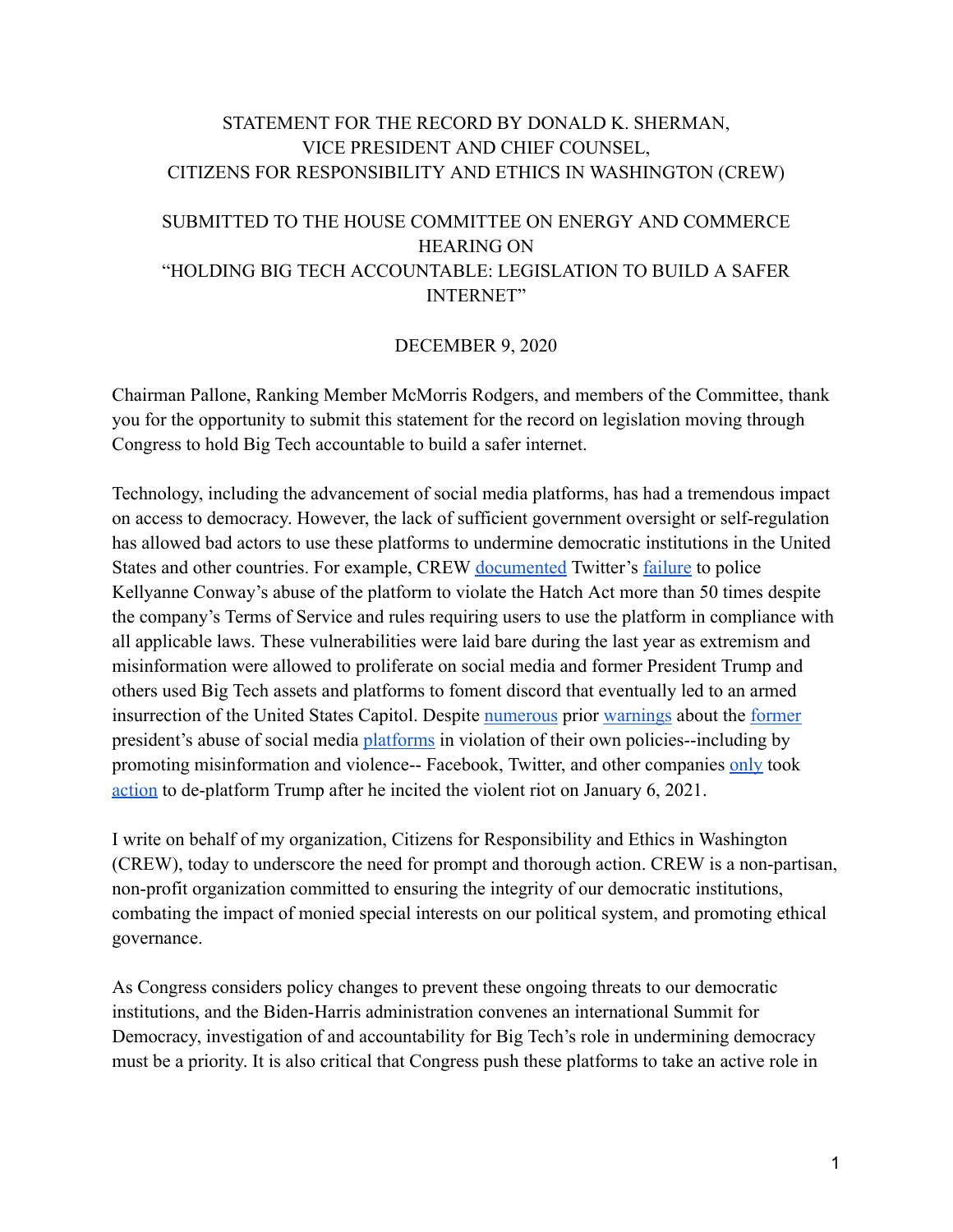repairing the standards and institutions that they have helped erode. Today's hearing and the legislation under consideration by the Committee are powerful tools to advance these goals. Indeed, the time for reform is past due. Big Tech has had numerous opportunities to self-regulate and to improve its oversight of online harassment, misinformation and other abusive practices that threaten our democracy. The government must intervene by stepping-up its regulation and enforcement efforts to prevent abuses of the horrific events of January 6th from ever happening again.

# **Additional Reforms are Needed to Curb the Destabilizing Nature of Extremism, Harassment and Misinformation**

The failure of the federal government or industry to effectively regulate Big Tech presents an ongoing threat to our democracy. While some of these challenges are well documented, two stand out. First, tech companies have failed to curb the proliferation of misinformation, especially non-English language content, shared on social media platforms. Secondly, online extremism, hate, and harassment, especially directed at women, girls, and members of other historically marginalized communities continues to pose significant threats. That's one reason why, ahead of today's Democracy Summit, the Biden-Harris administration [included](https://www.whitehouse.gov/briefing-room/statements-releases/2021/12/08/fact-sheet-the-biden-harris-administration-is-taking-action-to-restore-and-strengthen-american-democracy/) the advancement of gender equity, racial justice and LGBTQI+ equality as key parts of its plan to bolster American democracy.

Social media networks' failure to appropriately address misinformation in languages other than English provides a glaring example of why Congressional intervention is urgent. For instance, in April 2021, one study [found](https://www.marketplace.org/shows/marketplace-tech/disinformation-fight-language-gap/) that Facebook flags only 29% of misinformation in Spanish, as compared to 70% of comparable material in English. According to [reporting](https://prismreports.org/2021/05/26/social-media-sites-often-used-by-asian-americans-have-a-big-problem-with-right-wing-misinformation/) by *Prism*, many social media sites popular with Asian Americans, such as the Chinese-language social media app, WeChat, have misinformation problems that largely go unchallenged or with less moderation than posts in English. A November 2021 [report](https://prismreports.org/2021/11/02/facebook-and-youtubes-refusal-to-moderate-misinformation-in-global-languages-harms-communities-of-color/) noted that even though YouTube banned the Alex Jones site InfoWars, it ignored the "[Vietnamese-American version of Alex](https://www.buzzfeednews.com/article/katejohnston2/vietnamese-american-youtube-misinformation-covid-vaccine) [Jones" for months](https://www.buzzfeednews.com/article/katejohnston2/vietnamese-american-youtube-misinformation-covid-vaccine)—only taking action after a segment about the subject aired on John Oliver's *Last Week Tonight*. Research by Equis Research and Equis Labs found that as of [October 2021,](https://www.washingtonpost.com/outlook/2021/10/28/misinformation-spanish-facebook-social-media/) Facebook still had Spanish-language posts active from November 2020 that promoted [election](https://www.facebook.com/477749739276858/posts/1268264170225407) [misinformation](https://www.facebook.com/477749739276858/posts/1268264170225407) without any warning labels and that QAnon content banned in English ["continued to spread](https://www.vice.com/en/article/epdngk/spanish-language-qanon-accounts-spread-pro-trump-misinformation-in-florida) in Spanish."

Failure to take sufficient action threatens both public safety and our democratic institutions. Reports indicate that [dark money funded](https://www.opensecrets.org/news/2020/05/dark-money-networks-fake-news-sites/) disinformation campaigns targeted [immigrants and](https://www.nbcnews.com/tech/security/digital-vote-suppression-efforts-are-targeting-marginalized-groups-report-warns-n1239133) [communities of color](https://www.nbcnews.com/tech/security/digital-vote-suppression-efforts-are-targeting-marginalized-groups-report-warns-n1239133) to suppress their turnout in the 2020 election. This year, the Latinx community was flooded with disinformation [about the COVID-19](https://prismreports.org/2021/01/15/community-advocates-work-to-combat-spanish-language-misinformation/) vaccine. These efforts highlight the dangerous nexus between unaccountable money in politics and racism, and how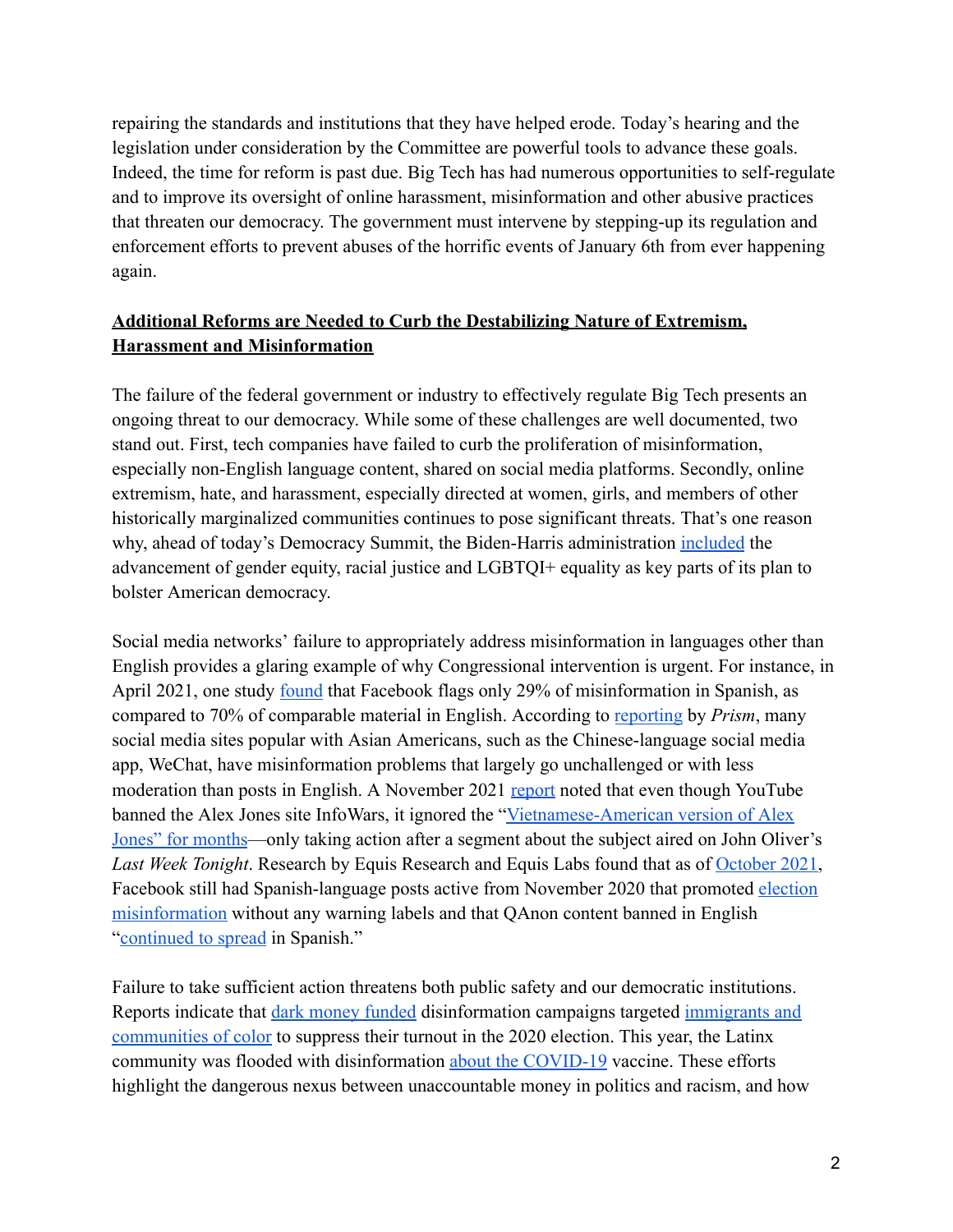they intersect to exploit the lack of federal enforcement and self-regulation over social media. Several [Members of Congress,](https://thehill.com/policy/technology/565637-democrats-urge-tech-ceos-to-combat-spanish-disinformation) including some on this Committee, have demonstrated leadership on potential reforms by [urging](https://www.lujan.senate.gov/press-releases/lujan-klobuchar-cardenas-lead-colleagues-urging-tech-ceos-to-combat-spanish-language-disinformation/) Big Tech CEOs to combat non-English language disinformation, and by introducing [legislation](https://thehill.com/policy/technology/564395-klobuchar-bill-would-hold-online-platforms-accountable-for-misinformation) that would create an exception under Section 230 of the Communications Decency Act for platforms that have algorithms that promote health misinformation related to an existing public health emergency.

The [international](https://www.justsecurity.org/75681/gender-equality-is-fundamental-to-promoting-democracy/) human rights [community](https://nimd.org/why-true-democracy-cannot-exist-without-gender-equality/) has long [recognized](https://carnegieendowment.org/sada/21226) that gender equity and the empowerment of women are essential to a functioning democracy. As the Carnegie Endowment for International Peace [noted,](https://carnegieendowment.org/sada/21226) "Democracy is as much about citizenship rights, participation and inclusion as it is about political parties, elections, and checks and balances. The quality of democracy is determined not only by the form of institutions, but also by the extent that different social groups participate in these institutions."

Social media has been [integral](https://medium.com/@representwomen/social-media-is-a-powerful-platform-for-both-women-in-politics-and-their-harassers-8ccef7926cba) to providing women and girls greater access to political participation. However, visceral and public hate on social media can lead to women and girls censoring themselves, thus silencing voices that are critical elements of a functioning democracy. According to one international [survey,](https://www.voanews.com/a/online-abuse-harassment-effect-on-women-girls/4126132.html) approximately one in four women in the United States and seven other countries reported experiencing online abuse or harassment. Even more disturbing, more than 40 percent of the women said the online attacks led them to fear for their physical safety, while more than 50 percent reported trouble sleeping, loss of self-esteem and panic attacks. In fact, a 2015 [United Nations](https://broadband.itu.int/publication/cyber-violence-against-women/) report [found](https://time.com/4049106/un-cyber-violence-physical-violence/?amp=true) that "cyber violence" including online abuse and harassment can be as damaging to women and girls as physical violence.

Gendered attacks impact women across sectors, but particularly in [journalism](https://www.washingtonpost.com/lifestyle/media/online-harassment-female-journalists/2021/03/13/ed24b0aa-82aa-11eb-ac37-4383f7709abe_story.html) and government. Online harassment is leading many female [journalists](https://www.washingtonpost.com/lifestyle/media/online-harassment-female-journalists/2021/03/13/ed24b0aa-82aa-11eb-ac37-4383f7709abe_story.html) to leave the field. Another study by [She](https://www.she-persisted.org/research) [Persisted](https://www.she-persisted.org/research) found that online attacks against women in politics are "overwhelmingly more personal and negative," and "often refer to their gender identity and value as women - as opposed to their policy proposals and ideas, as is the case for male politicians."

Unsurprisingly, online abuse also has an intersectional impact. According to a [2020 study](https://www.technologyreview.com/2020/10/06/1009406/twitter-facebook-online-harassment-politicians/) conducted by the Institute for Strategic Dialogue, researchers found that women and people of color were "far more likely than men to be abused on Twitter." Another study concluded that [women of color](https://www.essence.com/news/black-women-twitter-harassment/) face "exponentially" more online harassment. Amnesty International [found](https://decoders.amnesty.org/projects/troll-patrol/findings) that women of color were 34% more likely to encounter harassment than their white counterparts, and that Black women were "disproportionately targeted" including being "84% more likely than white women to be mentioned in abusive or problematic tweets." Earlier this year, a[n](https://www.adl.org/online-hate-2021) [Anti-Defamation League](https://www.adl.org/online-hate-2021) study reported that 64% of LGBTQ+ respondents have been harassed online, and at a disproportionately higher rate than other identity groups. The study also found that LGBTQ+ respondents were more likely to suffer severe forms of harassment, including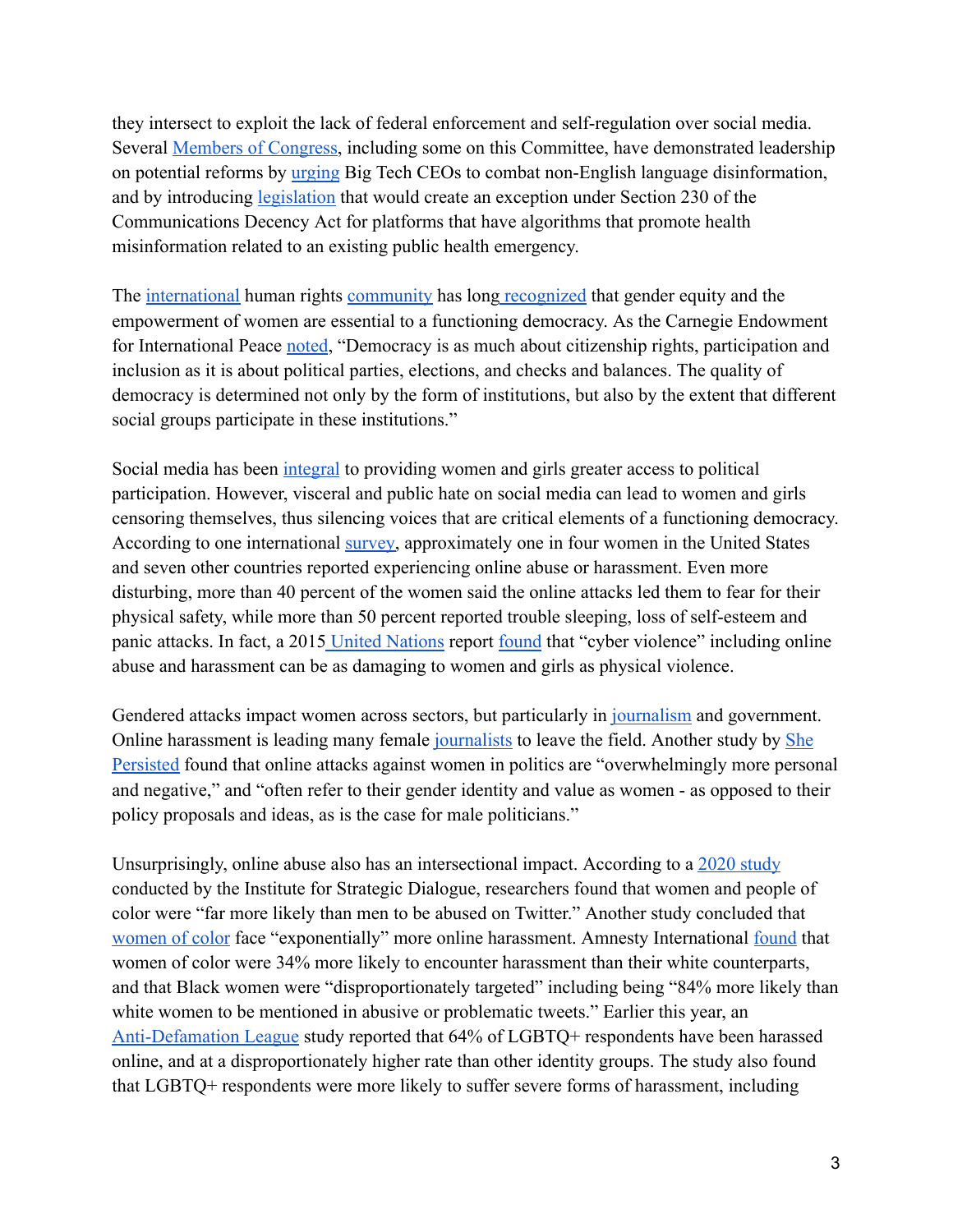electronic distribution of humiliating photos, dissemination of false or private information, stalking, and physical threats.

Research by *She Persisted* [revealed](https://www.she-persisted.org/research) that social media platforms were "fertile ground for the spread of gendered disinformation, to be understood as the spread of deceptive or inaccurate information and images against women political leaders, journalists and female public figures." Online abuse, harassment and disinformation have been tied to violence against, and mental health challenges suffered by, women, people of color, and people in the LGBTQI+ community. The failure of social media companies to effectively monitor, mitigate, and police online harassment has dissuaded many women in the [United States](https://www.axios.com/women-politicians-under-siege-threats-dd8a87d3-96a0-48eb-ba76-6d3399c7a0d1.html) and [across the globe](https://www.theguardian.com/world/2016/oct/12/julia-gillard-says-online-abuse-deters-women-from-political-careers) from pursuing careers in government service, a trend with far-reaching consequences.

Following the insurrection at the United States Capitol, this Committee held a hearing to examine the role played by Big Tech's failure to provide sufficient oversight of their platforms. These companies and their products have been exploited to support white supremacy and the violent extremism on display on January 6, 2021 and many other incidents. Predictably, when the Chief Executive Officers of Facebook, Twitter and Google appeared before this Committee in March 2021, the executives acknowledged that their companies continued to struggle with curbing misinformation and [suggested](https://energycommerce.house.gov/committee-activity/hearings/hearing-on-disinformation-nation-social-medias-role-in-promoting) that significant and ongoing reforms by Big Tech and the federal government were necessary to address these abuses.

Sundar Pichai of [Google](https://energycommerce.house.gov/sites/democrats.energycommerce.house.gov/files/documents/Witness%20Testimony_Pichai_CAT_CPC_2021.03.25.pdf) testified, "Our work is never done, and we continue to learn and improve from one election cycle to the next, and continue to evolve our policies." Mark Zuckerberg of **[Facebook](https://energycommerce.house.gov/sites/democrats.energycommerce.house.gov/files/documents/Witness%20Testimony_Zuckerberg_CAT_CPC_2021.03.25.pdf)** said, "misinformation is an ongoing challenge for us. With millions of Americans using our services every day, there will always be things we miss." Jack Dorsey of [Twitter](https://energycommerce.house.gov/sites/democrats.energycommerce.house.gov/files/documents/Witness_Testimony_Dorsey_CAT_CPC_2021.03.25.pdf) testified, "Every day Twitter grapples with complex considerations on how to address extremism and misinformation. How do we prevent harm, while also safeguarding free expression and the right of diverse individuals to express a range of views?"

It is important to acknowledge that leading up to, and in the aftermath of, the 2020 election, these companies took some steps to remove misinformation from their platforms, curb abuse, and develop new policies to address extremism and civil rights abuses. But there is more work for industry and policymakers to do. Members of Congress have a responsibility to investigate whether tech platforms are making inroads on promises to combat misinformation, especially when progress reports are often choreographed to the pace of Congressional hearings.

### **The Proposed Legislation Will Help Ensure Oversight and Accountability for Big Tech**

The bills under consideration by the Committee propose significant reforms that will help to advance accountability for Big Tech companies who do not effectively prevent their platforms